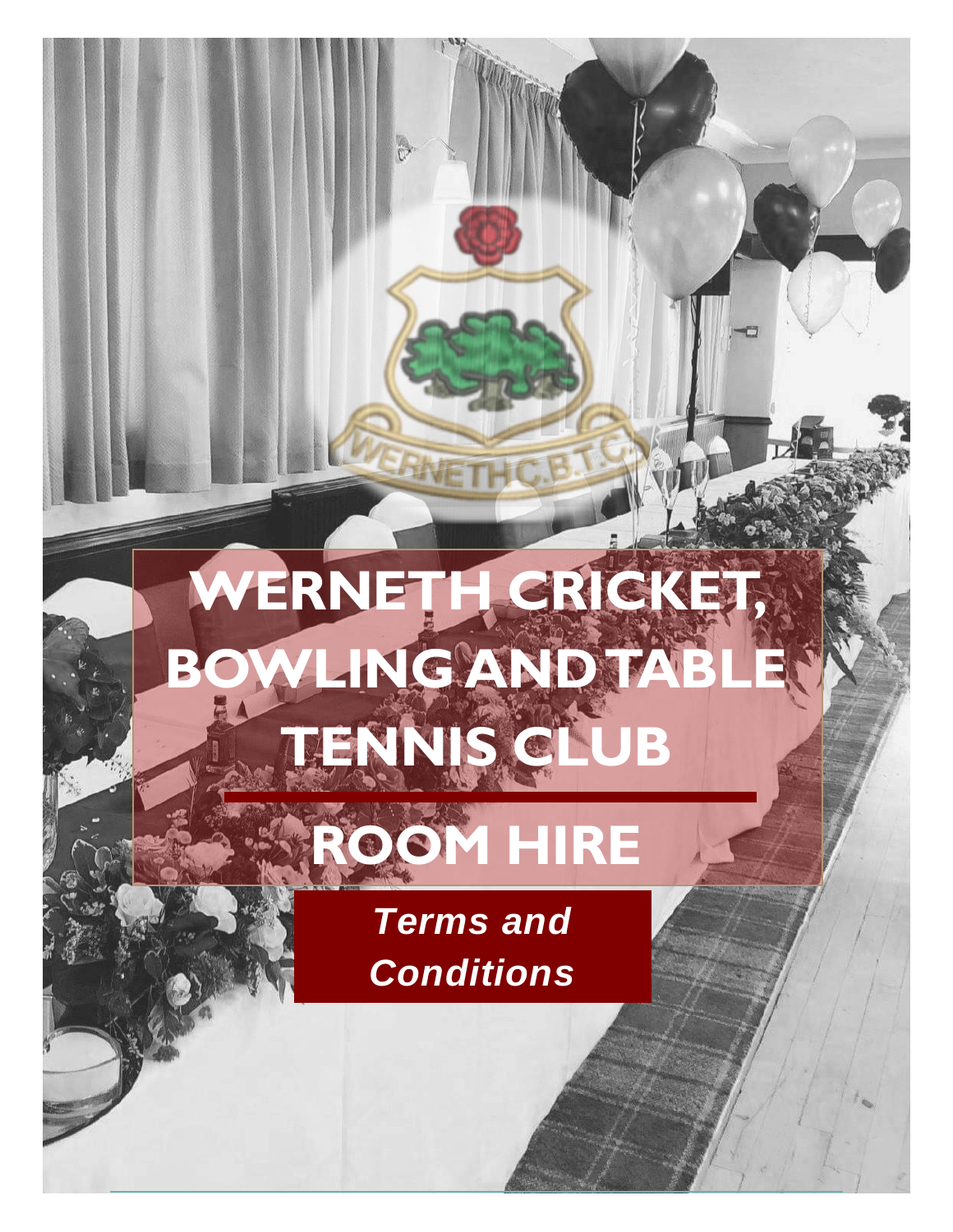

### **TABLE OF CONTENTS**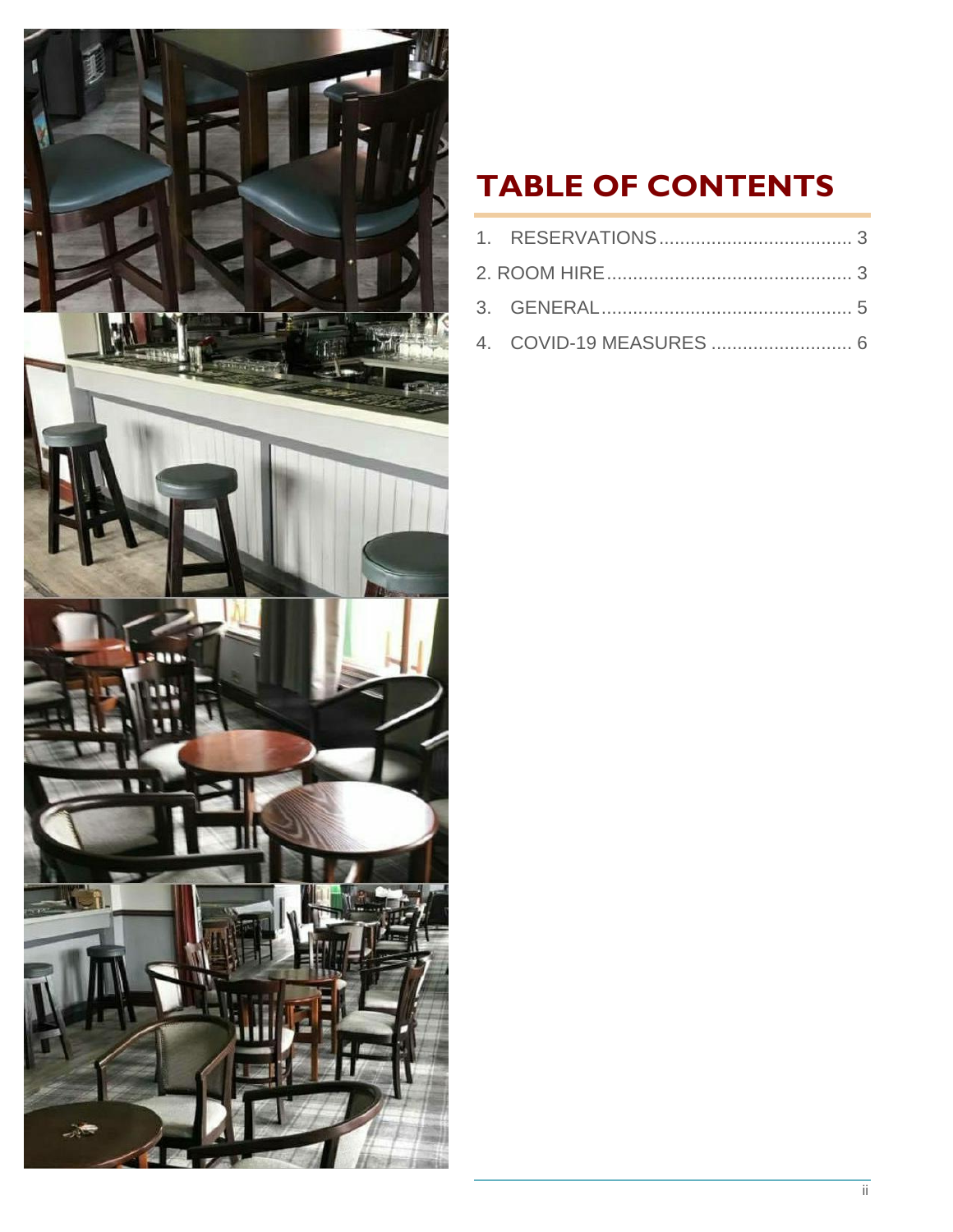### <span id="page-2-0"></span>**1. RESERVATIONS**

#### **Provisional & Confirmed**

Bookings will be regarded as provisional, until such time as a signed copy of the Terms and Conditions and the required Room Hire Fee and Room Hire Bond has been received by the Club. The Club reserves the right to release a provisional booking in the absence of receipt of these items within a 14 day timescale from the date of the provisional booking.

#### **Bond**

A reservation bond of £50 is required on booking a function; this bond amount will be refunded within 14 days of the event taking place providing no breech of any terms occur to clarify this Bond will be non-refundable in the event of damage to our property or breach of any terms.

This reservation Bond and the Room Hire Fee below may be waived at the discretion for Club Members.

## <span id="page-2-1"></span>**2. ROOM HIRE**

**Fee** - A Room Hire Fee (Minimum fee £50.00) will be in accordance with scale of charges as confirmed at the time of booking. In the event of a cancellation, any room hire fees will be nonrefundable if the cancellation is made within one calendar month prior to the function.

Hirers are liable for any damage caused during the hire of the facilities and that any remaining foodstuffs and decorations are removed and the kitchen area is left tidy and clean.

We have a minimum spend on the bar at any function. If the spend on the bar is below £250 at the end of your event then you will be asked to pay the difference.

**Entertainment –** Hirers may make their own arrangements for DJ/Music but the General Committee may need to approve any entertainment other than disco before the booking can be accepted.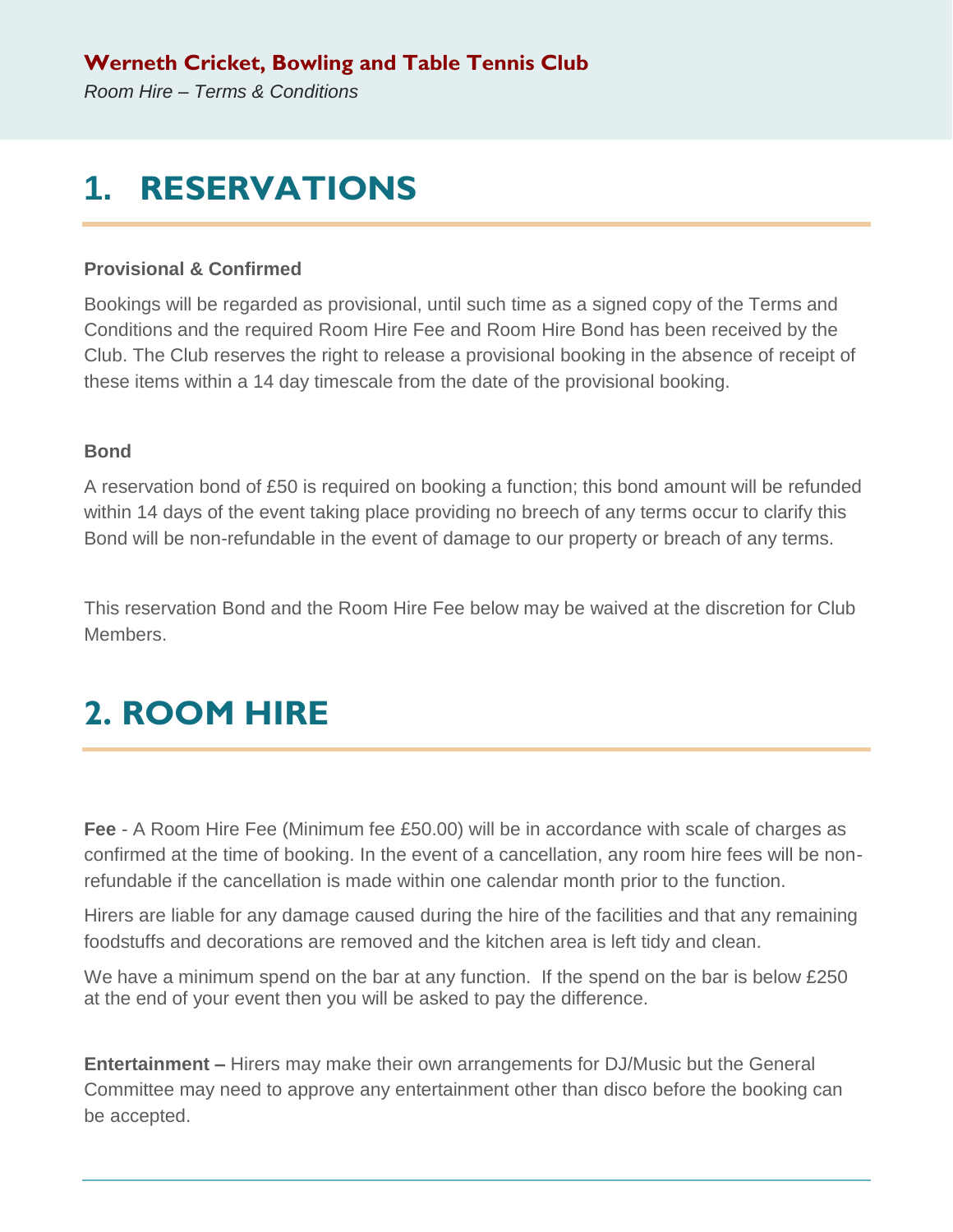### **Werneth Cricket, Bowling and Table Tennis Club**

*Room Hire – Terms & Conditions*

**Catering** – Hirers are allowed to bring in their own caterers/buffets but If needed we can provide caterers at the Hirers request.

**Decorations –** The Hirer must not affix any items, banners, notices, papers etc. to the interior walls of the Club, without the Club's prior consent. Any decorations should be mounted using **WHITE-TAC** only - **NO VIVID COLOURED TAC, SELLOTAPE, CONFETTI OR PARTY POPPERS** on wooden surfaces only (not painted walls).

**Drugs** – The selling or the using of drugs is forbidden whilst on Werneth Cricket, Bowling and Table Tennis Club premises. Any person contravening this clause will be immediately expelled and banned from the Club.

**Bar Facilities** - We are fully licensed and offer a comprehensive bar and wine service, and in this respect, under no circumstances may guests bring their own drinks onto the premise.. Under no circumstances must alcohol be consumed in the car park to the rear or side of the Clubhouse building. Glasses and bottles must be returned.

Where corkage has been agreed at the time of booking limited use of guests own reception drinks may be permitted, by prior agreement only. Any drinks required for celebratory toasts ect. can be bought through the club. The steward should be notified of the requirements approximately 10 days before the function. **Underage consumption of alcohol is not permitted**

**Fire Safety** - No smoking including "e cigarettes" is allowed in any part of the building. Please observe and adhere to the Club safety policies and guidelines, displayed within the premises. Candles and open flame lights are not allowed due to Insurance restrictions.

**Children** -Whilst always welcome, children who may be attending are to be kept under parental supervision and not allowed to roam the Clubhouse or surrounding areas, this is for their safety and for the benefit of the Cricket Club members who may be in other areas of the building. Werneth Cricket, Bowling and Table Tennis Club will not accept responsibility for any harm, which may come to children whilst on our premises whether or not in designated areas.

**Damaged Property** - The client, in accepting these terms and conditions, assumes responsibility for any and all damage caused by them or any member of their party, whether in the Clubhouse or in any other part of the grounds.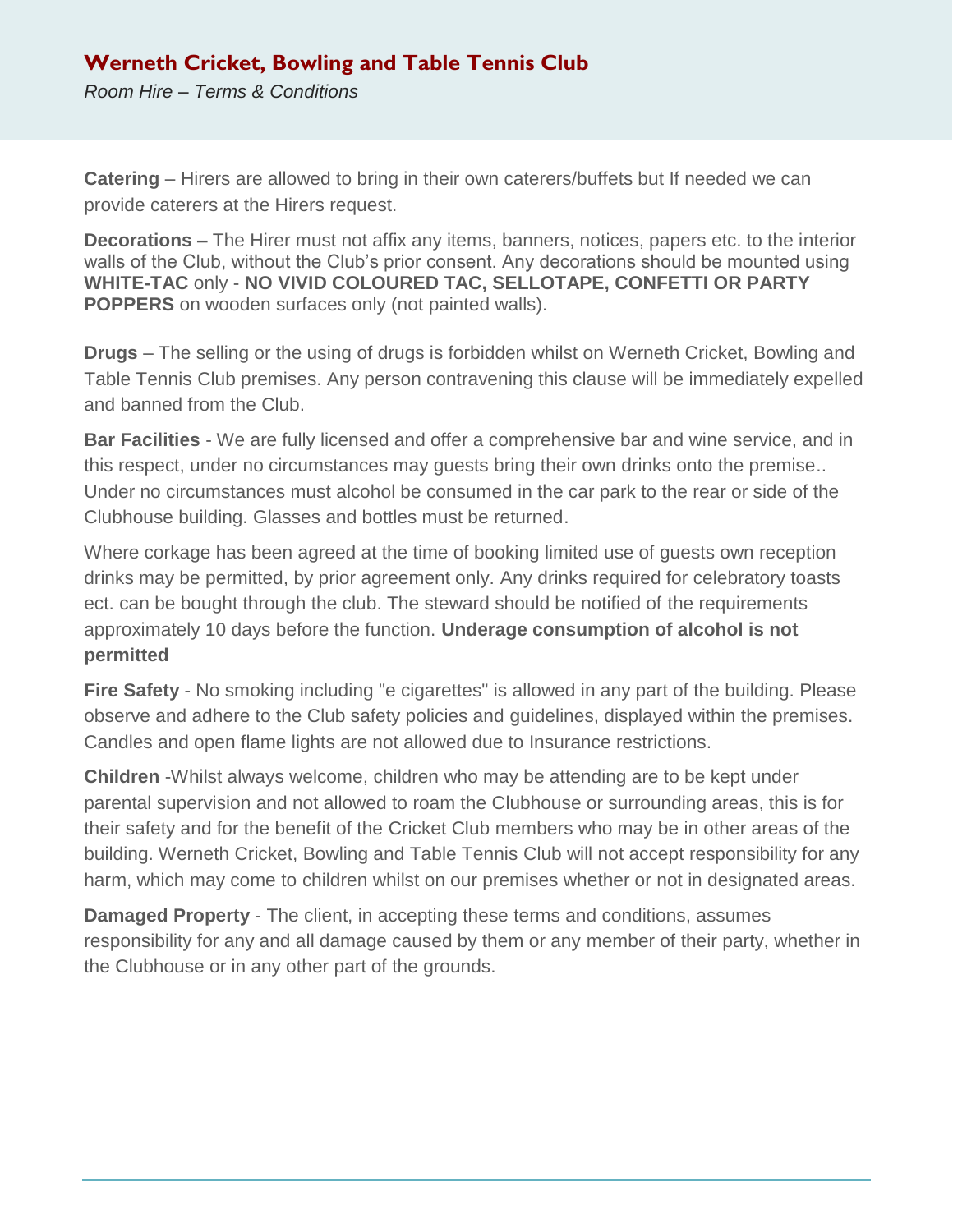## <span id="page-4-0"></span>**3. GENERAL**

Normal hours of the bar are 5.00pm – 10.30pm Monday – Thursday, and 5.00pm – midnight Friday and Saturday. The premises must be vacated by 12.30 am which means that any entertainment must cease by Midnight. Transport should be ordered in sufficient time to permit this. If the Hirer considers that exceptional circumstances e.g. christenings, weddings or funerals, warrant an earlier opening, any such request will have to be approved by the General Committee who only meet once a month, (Funerals excepted obviously), an extra charge may be incurred.

The snooker table is not available for use by guests unless previously arranged by a member or a member of the bar staff. Please note: Juniors are not permitted to use the snooker table.

Guests arriving in their own transport should park their vehicles on the car park. The main entrance to the Club House is up the steps from the car park. Please consider neighbours and leave the Club premises quietly. If anyone requires wheelchair access please ask at the bar.

The Club reserves the right to refuse admission to any guest.

The Steward has the right to refuse to serve anyone who they think is overly intoxicated, in the best interests of guests and the Club. The Steward reserves the right to eject any guest who appears to be causing trouble – or whose behaviour is unacceptable – including verbal onslaught. This may result in the termination of the function with all monies retained by the Club.

Failure to comply with the above terms and conditions will result in the forfeiture of your security deposit.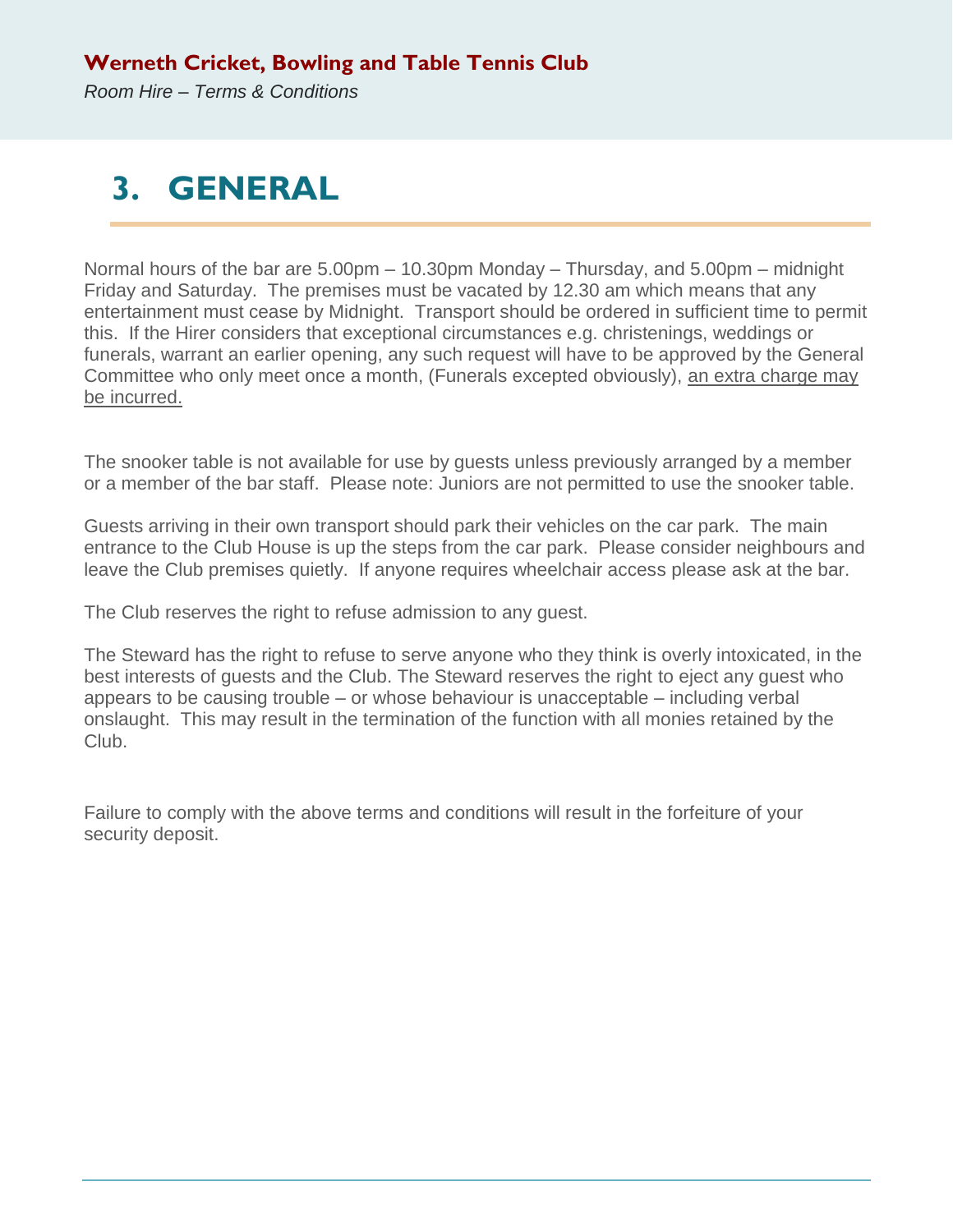### <span id="page-5-0"></span>**4. COVID-19 MEASURES**

#### *Updated as of 24.09.2020*

Please find below our relevant Coronavirus Guidance set out by the Government. Please read carefully and abide by the following rules. Failure to do so will result in you and your party being ejected from the premises.

It is critical that everybody observes the following key behaviors:

- HANDS Wash your hands regularly and for at least 20 seconds.
- FACE Cover your face in enclosed spaces, especially where social distancing may be difficult and where you will come into contact with people you do not normally meet.
- SPACE Stay 2 metres apart where possible, or 1 metre with extra precautions in place.

All guests must check in using the NHS QR code located at the entrance to the Club, alternatively sign in by hand using our inhouse contact tracing system. This is a legal requirement

Customers in our venue must wear face coverings, except when seated at a table to eat or drink. You must also wear a face covering when leaving the premises to smoke or when going to the toilet. People who are already exempt from the existing face covering obligations, such as because of an underlying health condition, will continue to be exempt from these new obligations.

Guests will be required to practice frequent hand washing, using anti-bacterial handwash in the toilets or anti-bacterial hand gel located around the club house.

Last Orders will be called at 9.15 as we must close by 10pm by law.

Food and drink must be ordered from, paid for, and served at, your table.

You must abide by the rule of 6 – You must not meet in a group of more than 6, indoors or outdoors, and you should only sit with members of your household (unless they are part of your support bubble).

Do not move tables together to make larger groups. Once seated please do not change seats.

Guests are not to come in the Clubhouse if they are exhibiting any symptoms of Covid-19.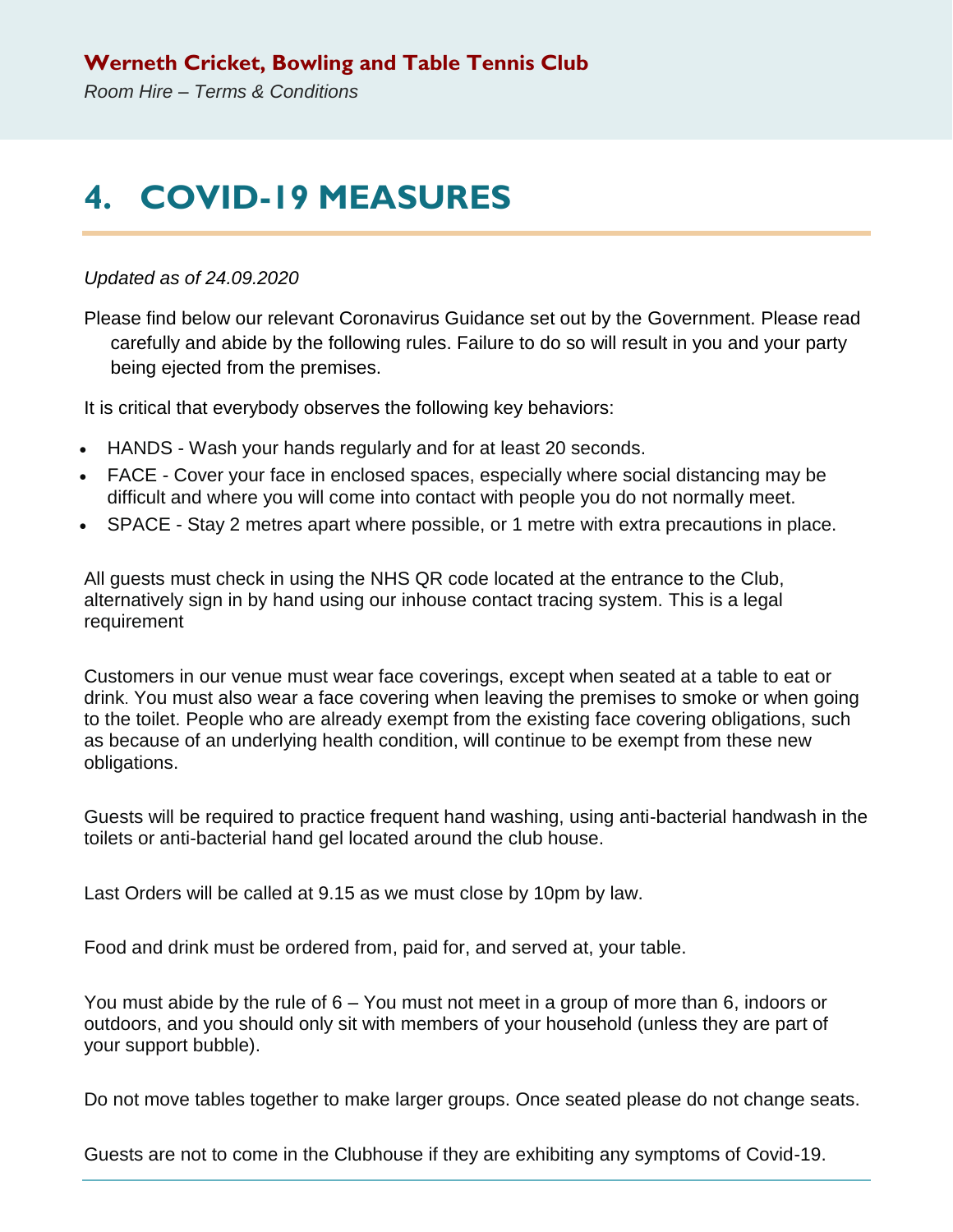If you start to feel unwell whilst you are on the premises, please move to an area not in use by other guests and either seek medical advice or return home. Please do not stay in the clubhouse.

### **WEDDINGS**

Weddings and civil partnership ceremonies and receptions will be restricted to a maximum of 15 people (down from 30). Other significant standalone life events will be subject to the 'rule of six' limits, except funerals (from 28 September).

Food and drinks must be served by staff to minimise customer self-service.

Music must be played at no louder than 85 decibels. This is a low background music volume.

Dancing and singing is prohibited except for the first dance. This can be done by the 2 persons married on the day. No other dancing must take place.

Speeches must be done in a well ventilated area due to the volume that must be spoken at. The speeches must also be done whilst seated.

#### **FUNERALS**

Under the revised Oldham council Guidance , no more than 20 people can attend a funeral, this includes the wake.

All other distancing guidance as set out above must be strictly adhered to

It is the Hirers responsibility to ensure that they themselves and all of their guests are following the Covid-19 rules stated above as well as the usual club rules (which my be superseded by the new Covid-19 Guidance), failure to do this will mean your function may be terminated, all guests will have to leave immediately and the deposit paid will be retained as loss of profits.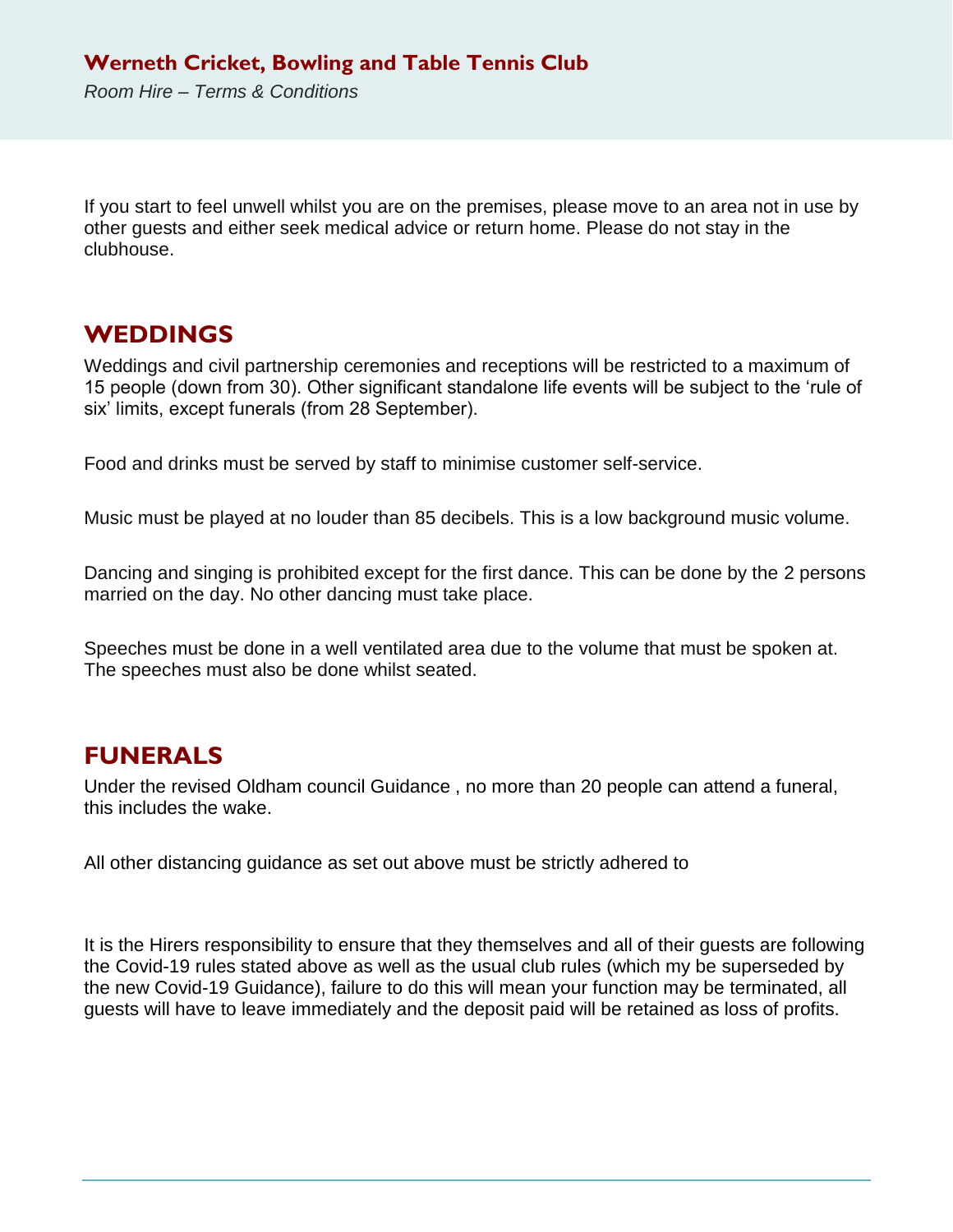### **WERNETH CRICKET BOWLING & TENNIS CLUB**

```
===============================
```
Chamber Road, Coppice, Oldham OL8 1AA

Tel: 0161 624 4967

[www.werneth.play-cricket.com](http://www.werneth.play-cricket.com/) www.wernethcbtc.co.uk

Founded 1864 – Member of the Greater Manchester Cricket League

### **FUNCTION ROOM HIRE FORM**

| NAME(S):                                                                                                                                                                                                                       |  |
|--------------------------------------------------------------------------------------------------------------------------------------------------------------------------------------------------------------------------------|--|
|                                                                                                                                                                                                                                |  |
|                                                                                                                                                                                                                                |  |
| TELEPHONE NUMBER: University of the state of the state of the state of the state of the state of the state of the state of the state of the state of the state of the state of the state of the state of the state of the stat |  |
|                                                                                                                                                                                                                                |  |
|                                                                                                                                                                                                                                |  |
|                                                                                                                                                                                                                                |  |